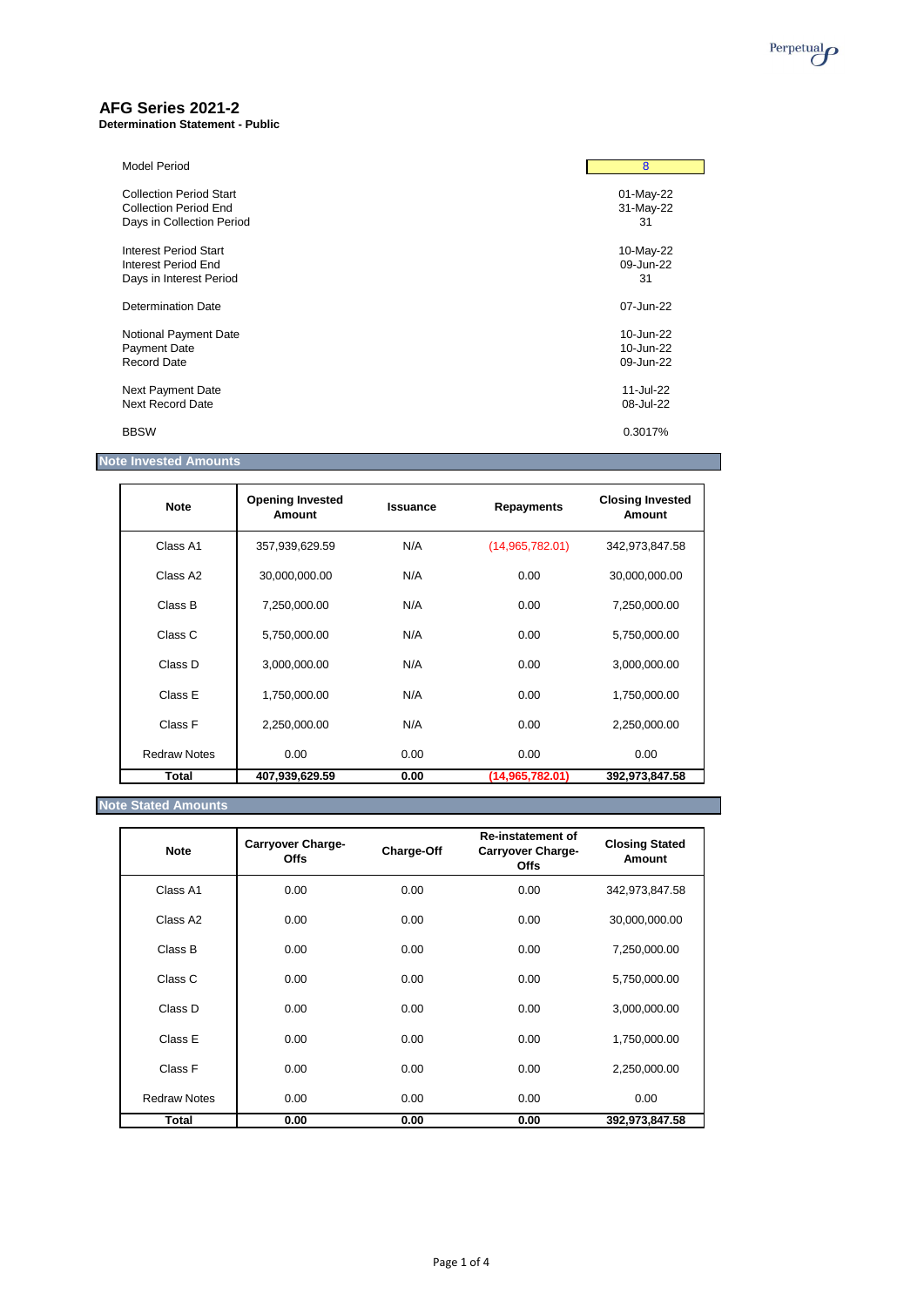| <b>Interest Payments</b> |                    |                                          |                      |                        |
|--------------------------|--------------------|------------------------------------------|----------------------|------------------------|
| <b>Note</b>              | <b>Coupon Rate</b> | <b>Current Period</b><br><b>Interest</b> | <b>Interest Paid</b> | <b>Unpaid Interest</b> |
| Class A1                 | 1.0517%            | 319,720.50                               | 319,720.50           | 0.00                   |
| Class A2                 | 1.4517%            | 36,988.52                                | 36,988.52            | 0.00                   |
| Class B                  | 1.6017%            | 9,862.52                                 | 9,862.52             | 0.00                   |
| Class C                  | 1.7517%            | 8,554.53                                 | 8,554.53             | 0.00                   |
| Class D                  | 2.6517%            | 6,756.39                                 | 6,756.39             | 0.00                   |
| Class E                  | 4.8017%            | 7,136.77                                 | 7,136.77             | 0.00                   |
| Class F                  | <b>NR</b>          | <b>NR</b>                                | <b>NR</b>            | <b>NR</b>              |
| <b>Redraw Notes</b>      | 0.3017%            | 0.0000%                                  | 0.0000%              | 0.0000%                |

#### **Subordination / Factors**

| <b>Note</b>          | Original<br><b>Subordination</b> | <b>Current</b><br><b>Subordination</b> | <b>Bond Factor</b> | <b>Opening Pool</b><br><b>Factor</b> |
|----------------------|----------------------------------|----------------------------------------|--------------------|--------------------------------------|
| Class A1             | 10.0000%                         | 12.7235%                               | 76.2164%           | 81.5879%                             |
| Class A <sub>2</sub> | 4.0000%                          | 5.0894%                                | 100.0000%          | 81.5879%                             |
| Class B              | 2.5500%                          | 3.2445%                                | 100.0000%          | 81.5879%                             |
| Class C              | 1.4000%                          | 1.7813%                                | 100.0000%          | 81.5879%                             |
| Class D              | 0.8000%                          | 1.0179%                                | 100.0000%          | 81.5879%                             |
| Class E              | 0.4500%                          | 0.5726%                                | 100.0000%          | 81.5879%                             |
| Class F              | N/A                              | N/A                                    | N/A                | N/A                                  |
| <b>Redraw Notes</b>  | N/A                              | N/A                                    | N/A                | N/A                                  |

## **Risk Retention Undertaking**

**AFGS confirms that it continues to retain a material net economic interest of not less than 5% in the AFG2021-2 Trust – Series 2021-2 securitisation transaction in accordance with the EU Securitisation Regulation. These notes are either held directly by AFGS or in the Retention Vehicles (the shares of which are 100% held by AFGS).**

**For access to EU Regulatory Reporting, please see the below webpage** <https://www.afgonline.com.au/corporate/investors/investor-reports/>

| <b>Prepayment Summary</b>                   |                  |
|---------------------------------------------|------------------|
| <b>Repayments</b>                           | 18,994,766.00    |
| <b>Partial Prepayments</b>                  | 3,725,386.12     |
| <b>Full Prepayments</b>                     | 14,516,027.84    |
| <b>Scheduled Principal Repayments</b>       | 753,352.04       |
| <b>Total Principal Repaid</b>               | 18,994,766.00    |
| Less Redraws                                | (4, 167, 299.24) |
| <b>Principal Available For Distribution</b> | 14,827,466.76    |

Single Monthly Mortality Rate (SMM) 3.4564% Constant Prepayment Rate (CPR)  $\overline{a}$  (CPR) 34.4338% Perpetual<sub>*O*</sub>

Page 2 of 4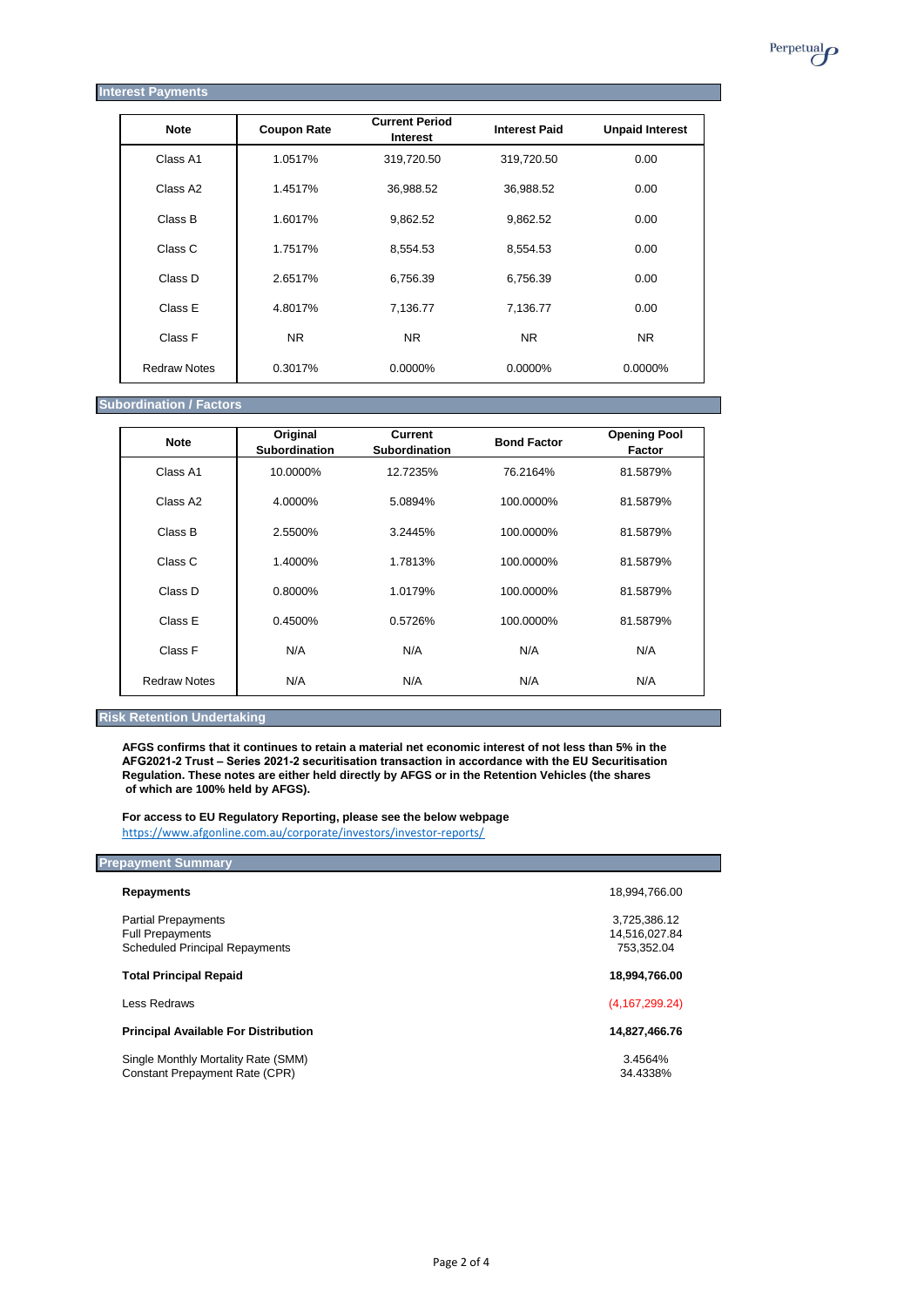

**Credit Enhancement** 

## **Threshold Rate**

| <b>Threshold Rate</b>                                | 1.7215%        |
|------------------------------------------------------|----------------|
| Weighted Average Borrower Rate                       | 3.0088%        |
| <b>Threshold Rate Review Trigger</b>                 | <b>FALSE</b>   |
| <b>Threshold Rate Subsidy</b>                        | 0.00           |
| Threshold Rate Subsidy Deposit by Trust Manager      | 0.00           |
| <b>Redraw Notes</b>                                  |                |
| <b>Redraw Limit Parameter</b>                        | 1.0000%        |
| Aggregate Invested Amount of Notes                   | 407,939,629.59 |
| <b>Redraw Limit</b>                                  | 4,079,396.30   |
| <b>Principal Draw</b>                                |                |
| Opening Balance of the Principal Draw                | 0.00           |
| <b>Principal Draw</b>                                | 0.00           |
| Repayment of Principal Draw                          | 0.00           |
| Closing Balance of the Principal Draw                | 0.00           |
| <b>Liquidity Reserve</b>                             |                |
| Opening Balance of the Liquidity Reserve             | 4,217,711.55   |
| <b>Liquidity Draw</b>                                | 0.00           |
| <b>Repayment of Liquidity Draws</b>                  | 0.00           |
| Closing balance of Liquidity Reserve                 | 4,079,396.30   |
| Required Balance of the Liquidity Reserve            | 4,079,396.30   |
| <b>Closing Liquidity Reserve Excess (Shortfall)</b>  | 0.00           |
| <b>Extraordinary Expense Reserve</b>                 |                |
| Opening Balance of the Extraordinary Expense Reserve | 150,000.00     |
| Extraordinary Expense Reserve Draw                   | 0.00           |
| Deposit to the Extraordinary Expense Reserve         | 0.00           |
| Closing Balance of the Extraordinary Expense Reserve | 150,000.00     |
| <b>Amortisation Ledger</b>                           |                |
| Opening Balance of the Amortisation Ledger           | 0.00           |
| Deposit to Amortisation Ledger                       | 0.00           |
| <b>Amortisation Ledger Draw</b>                      | 0.00           |
| Closing Balance of the Amortisation Ledger           | 0.00           |

Page 3 of 4